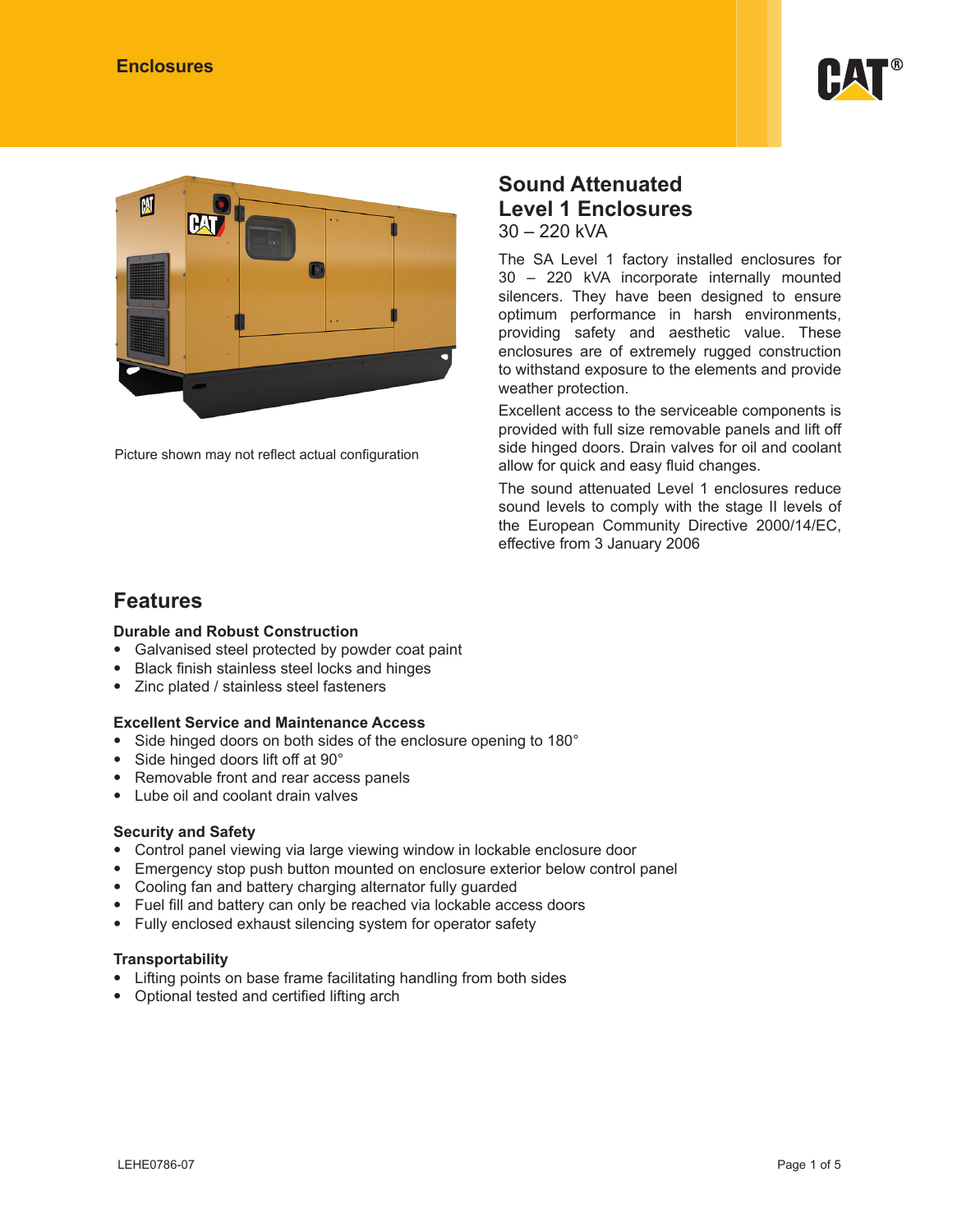

# **Sound Pressure Levels (dBA)**

|                                                  |         |            | <b>50 Hz</b> |              |             | 60 Hz        |             |               |                          |                          |                          |                          |                          |                          |
|--------------------------------------------------|---------|------------|--------------|--------------|-------------|--------------|-------------|---------------|--------------------------|--------------------------|--------------------------|--------------------------|--------------------------|--------------------------|
|                                                  |         |            |              | 15m (50 ft)  |             | 7m (23 ft)   |             | 1 $m(3.3 ft)$ |                          | 15m (50 ft)              |                          | 7m (23 ft)               |                          | 1 $m(3.3 ft)$            |
| <b>Generator Set Model</b><br><b>Three Phase</b> |         | <b>LWA</b> | 75%<br>Load  | 100%<br>Load | 75%<br>Load | 100%<br>Load | 75%<br>Load | 100%<br>Load  | 75%<br>Load              | 100%<br>Load             | 75%<br>Load              | 100%<br>Load             | 75%<br>Load              | 100%<br>Load             |
|                                                  | Prime   | 94         | 61           | 63           | 67          | 69           | 78          | 80            | 63                       | 64                       | 69                       | 70                       | 80                       | 82                       |
| DE33E0                                           | Standby | 94         | 62           | 64           | 68          | 70           | 79          | 81            | 63                       | 65                       | 69                       | 71                       | 81                       | 82                       |
|                                                  | Prime   | 94         | 61           | 62           | 67          | 68           | 78          | 79            | $\qquad \qquad -$        | $\overline{\phantom{0}}$ | $\overline{\phantom{0}}$ | $\overline{\phantom{0}}$ | $\overline{\phantom{0}}$ | $\qquad \qquad -$        |
| DE33E3                                           | Standby | 94         | 61           | 63           | 67          | 69           | 78          | 80            | $\overline{\phantom{0}}$ | $\overline{\phantom{0}}$ | $\overline{\phantom{0}}$ | —                        | $\overline{\phantom{0}}$ | $\overline{\phantom{0}}$ |
|                                                  | Prime   | 92         | 56           | 57           | 62          | 63           | 73          | 73            | 59                       | 60                       | 65                       | 66                       | 76                       | 77                       |
| DE50E0                                           | Standby | 92         | 56           | 58           | 62          | 64           | 73          | 74            | 59                       | 61                       | 65                       | 67                       | 76                       | 78                       |
|                                                  | Prime   | 92         | 56           | 58           | 62          | 64           | 73          | 74            | 59                       | 61                       | 65                       | 67                       | 76                       | 78                       |
| DE55E0                                           | Standby | 92         | 57           | 58           | 63          | 64           | 73          | 75            | 60                       | 62                       | 66                       | 68                       | 77                       | 79                       |
| Prime<br>DE65E0                                  |         | 92         | 57           | 59           | 63          | 65           | 73          | 75            | 61                       | 63                       | 67                       | 69                       | 77                       | 80                       |
|                                                  | Standby | 92         | 57           | 59           | 63          | 65           | 74          | 76            | 61                       | 64                       | 67                       | 70                       | 78                       | 81                       |
|                                                  | Prime   | 93         | 58           | 59           | 64          | 65           | 76          | 77            | $\overline{\phantom{0}}$ | $\overline{\phantom{0}}$ | $\overline{\phantom{0}}$ | $\overline{\phantom{0}}$ | $\qquad \qquad -$        | $\qquad \qquad -$        |
| DE65E3                                           | Standby | 93         | 58           | 60           | 64          | 66           | 76          | 78            | $\overline{\phantom{0}}$ | $\qquad \qquad -$        | $\overline{\phantom{0}}$ | $\overline{\phantom{0}}$ | $\overline{\phantom{0}}$ | $\overline{\phantom{0}}$ |
| DE88E0                                           | Prime   | 93         | 59           | 61           | 65          | 67           | 77          | 79            | 61                       | 62                       | 67                       | 68                       | 78                       | 80                       |
|                                                  | Standby | 93         | 60           | 62           | 66          | 68           | 78          | 80            | 61                       | 63                       | 67                       | 69                       | 79                       | 81                       |
| <b>DE88E3</b>                                    | Prime   | 97         | 60           | 61           | 66          | 67           | 76          | 77            | $\overline{\phantom{0}}$ | $\overline{\phantom{0}}$ | $\overline{\phantom{0}}$ | —                        | $\overline{\phantom{0}}$ | $\qquad \qquad -$        |
|                                                  | Standby | 97         | 60           | 61           | 66          | 67           | 77          | 77            | —                        | $\overline{\phantom{0}}$ | $\overline{\phantom{0}}$ | $\overline{\phantom{0}}$ | $\overline{\phantom{0}}$ | $\qquad \qquad -$        |
| <b>DE110E2</b>                                   | Prime   | 97         | 65           | 66           | 71          | 72           | 81          | 82            | 66                       | 67                       | 72                       | 73                       | 81                       | 81                       |
|                                                  | Standby | 97         | 66           | 66           | 72          | 72           | 81          | 82            | 66                       | 67                       | 72                       | 73                       | 81                       | 82                       |
| <b>DE110E3</b>                                   | Prime   | 97         | 61           | 61           | 67          | 67           | 77          | 77            | $\overline{\phantom{0}}$ | $\overline{\phantom{0}}$ | $\overline{\phantom{0}}$ | $\overline{\phantom{0}}$ | $\overline{\phantom{0}}$ | $\overline{\phantom{0}}$ |
|                                                  | Standby | 97         | 61           | 61           | 67          | 67           | 77          | 77            | —                        | $\overline{\phantom{0}}$ | —                        | —                        | $\overline{\phantom{0}}$ | $\qquad \qquad -$        |
| <b>DE150E0</b>                                   | Prime   | 97         | 60           | 61           | 66          | 67           | 76          | 78            | 61                       | 62                       | 67                       | 68                       | 79                       | 79                       |
|                                                  | Standby | 97         | 60           | 61           | 66          | 67           | 77          | 78            | 61                       | 62                       | 67                       | 68                       | 79                       | 79                       |
| DE165E0                                          | Prime   | 97         | 62           | 63           | 68          | 69           | 79          | 80            | 65                       | 65                       | 71                       | 71                       | 82                       | 82                       |
|                                                  | Standby | 97         | 62           | 63           | 68          | 69           | 79          | 80            | 65                       | 65                       | 71                       | 71                       | 82                       | 82                       |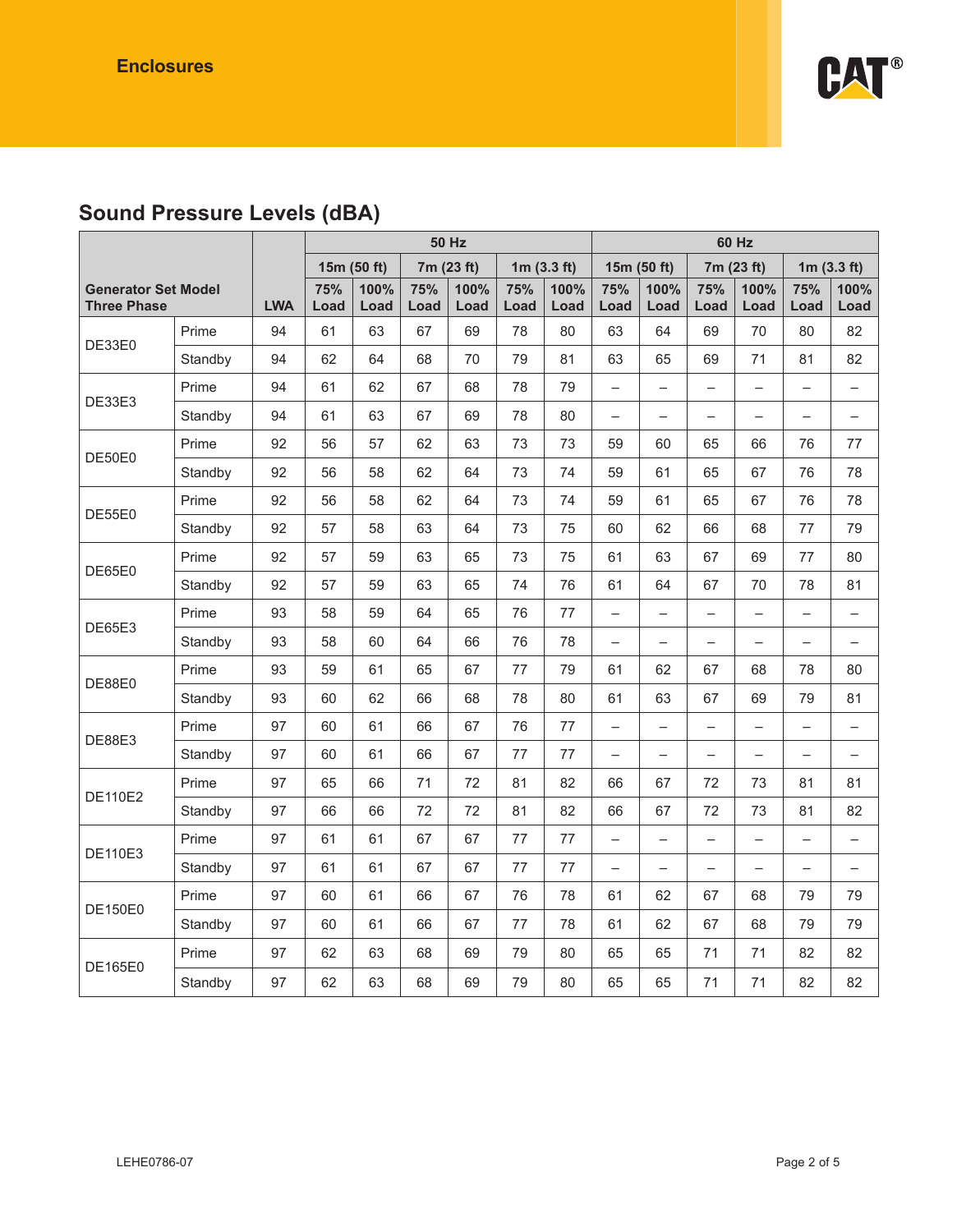

# **Sound Pressure Levels (dBA)**

|                                                  |         |                          | <b>50 Hz</b> |              |             |              |               |              |                          | 60 Hz                    |             |              |               |              |  |
|--------------------------------------------------|---------|--------------------------|--------------|--------------|-------------|--------------|---------------|--------------|--------------------------|--------------------------|-------------|--------------|---------------|--------------|--|
|                                                  |         |                          | 15m (50 ft)  |              | 7m (23 ft)  |              | 1 $m(3.3 ft)$ |              | 15 $m(50 ft)$            |                          | 7m (23 ft)  |              | 1 $m(3.3 ft)$ |              |  |
| <b>Generator Set Model</b><br><b>Three Phase</b> |         | <b>LWA</b>               | 75%<br>Load  | 100%<br>Load | 75%<br>Load | 100%<br>Load | 75%<br>Load   | 100%<br>Load | 75%<br>Load              | 100%<br>Load             | 75%<br>Load | 100%<br>Load | 75%<br>Load   | 100%<br>Load |  |
|                                                  | Prime   | $\overline{\phantom{m}}$ | 62           | 62           | 68          | 68           | 78            | 79           | $\overline{\phantom{0}}$ | $\overline{\phantom{0}}$ |             |              |               | —            |  |
| DE165E3                                          | Standby | $\overline{\phantom{0}}$ | 62           | 63           | 68          | 69           | 78            | 79           | -                        |                          |             |              |               |              |  |
|                                                  | Prime   | $\overline{\phantom{0}}$ | 62           | 63           | 68          | 69           | 78            | 79           | —                        | $\overline{\phantom{0}}$ |             |              |               |              |  |
| <b>DE175E3</b>                                   | Standby | $\overline{\phantom{0}}$ | 63           | 63           | 69          | 69           | 79            | 79           | -                        | $\overline{\phantom{0}}$ | -           | -            |               |              |  |
|                                                  | Prime   | 97                       | 66           | 66           | 72          | 72           | 83            | 83           | 69                       | 69                       | 75          | 75           | 84            | 85           |  |
| <b>DE200E0</b>                                   | Standby | 97                       | 66           | 66           | 72          | 72           | 83            | 83           | 69                       | 69                       | 75          | 75           | 84            | 85           |  |
| DE200E3                                          | Prime   | $\overline{\phantom{0}}$ | 61           | 62           | 67          | 68           | 77            | 77           | -                        | $\overline{\phantom{0}}$ | -           | -            |               |              |  |
|                                                  | Standby | $\overline{\phantom{m}}$ | 61           | 62           | 67          | 68           | 77            | 77           | —                        | -                        | -           | -            |               | -            |  |
| <b>DE220E0</b>                                   | Prime   | -                        | 66           | 66           | 72          | 72           | 83            | 83           | -                        | -                        |             |              |               |              |  |
|                                                  | Standby | $\overline{\phantom{0}}$ | 66           | 67           | 72          | 73           | 83            | 83           | —                        |                          |             |              |               |              |  |

## **Sound Pressure Levels (dBA)**

|                                                   |         |            | <b>50 Hz</b> |              |             |              |             |              | 60 Hz       |                          |             |              |             |               |  |
|---------------------------------------------------|---------|------------|--------------|--------------|-------------|--------------|-------------|--------------|-------------|--------------------------|-------------|--------------|-------------|---------------|--|
|                                                   |         |            |              | 15m (50 ft)  |             | 7m (23 ft)   |             | 1m(3.3 ft)   |             | 15m(50 ft)               |             | 7m (23 ft)   |             | 1 $m(3.3 ft)$ |  |
| <b>Generator Set Model</b><br><b>Single Phase</b> |         | <b>LWA</b> | 75%<br>Load  | 100%<br>Load | 75%<br>Load | 100%<br>Load | 75%<br>Load | 100%<br>Load | 75%<br>Load | 100%<br>Load             | 75%<br>Load | 100%<br>Load | 75%<br>Load | 100%<br>Load  |  |
|                                                   | Prime   | 93         | 56           | 57           | 62          | 63           | 73          | 73           | 59          | 60                       | 65          | 66           | 76          | 77            |  |
| DE40E0S                                           | Standby | 93         | 56           | 58           | 62          | 64           | 73          | 74           | 59          | 61                       | 65          | 67           | 76          | 78            |  |
| DE50E0S                                           | Prime   | 92         | 57           | 58           | 63          | 64           | 73          | 75           | 60          | 62                       | 66          | 68           | 77          | 79            |  |
|                                                   | Standby | 92         | 57           | 59           | 63          | 65           | 74          | 75           | 61          | 63                       | 67          | 69           | 77          | 80            |  |
|                                                   | Prime   | 93         | 58           | 59           | 64          | 65           | 76          | 78           | -           | $\overline{\phantom{0}}$ |             | -            | -           |               |  |
| DE55E3S                                           | Standby | 93         | 59           | 60           | 65          | 66           | 77          | 78           | -           |                          |             |              |             |               |  |
| DE90E2S                                           | Prime   | 97         | 65           | 66           | 71          | 72           | 82          | 82           | 66          | 67                       | 72          | 73           | 82          | 82            |  |
|                                                   | Standby | 97         | 66           | 66           | 72          | 72           | 82          | 83           | 66          | 67                       | 72          | 73           | 82          | 83            |  |
|                                                   | Prime   | 97         | 61           | 61           | 67          | 67           | 77          | 77           | -           |                          |             |              |             |               |  |
| DE90E3S                                           | Standby | 97         | 61           | 61           | 67          | 67           | 77          | 77           | -           |                          |             |              |             |               |  |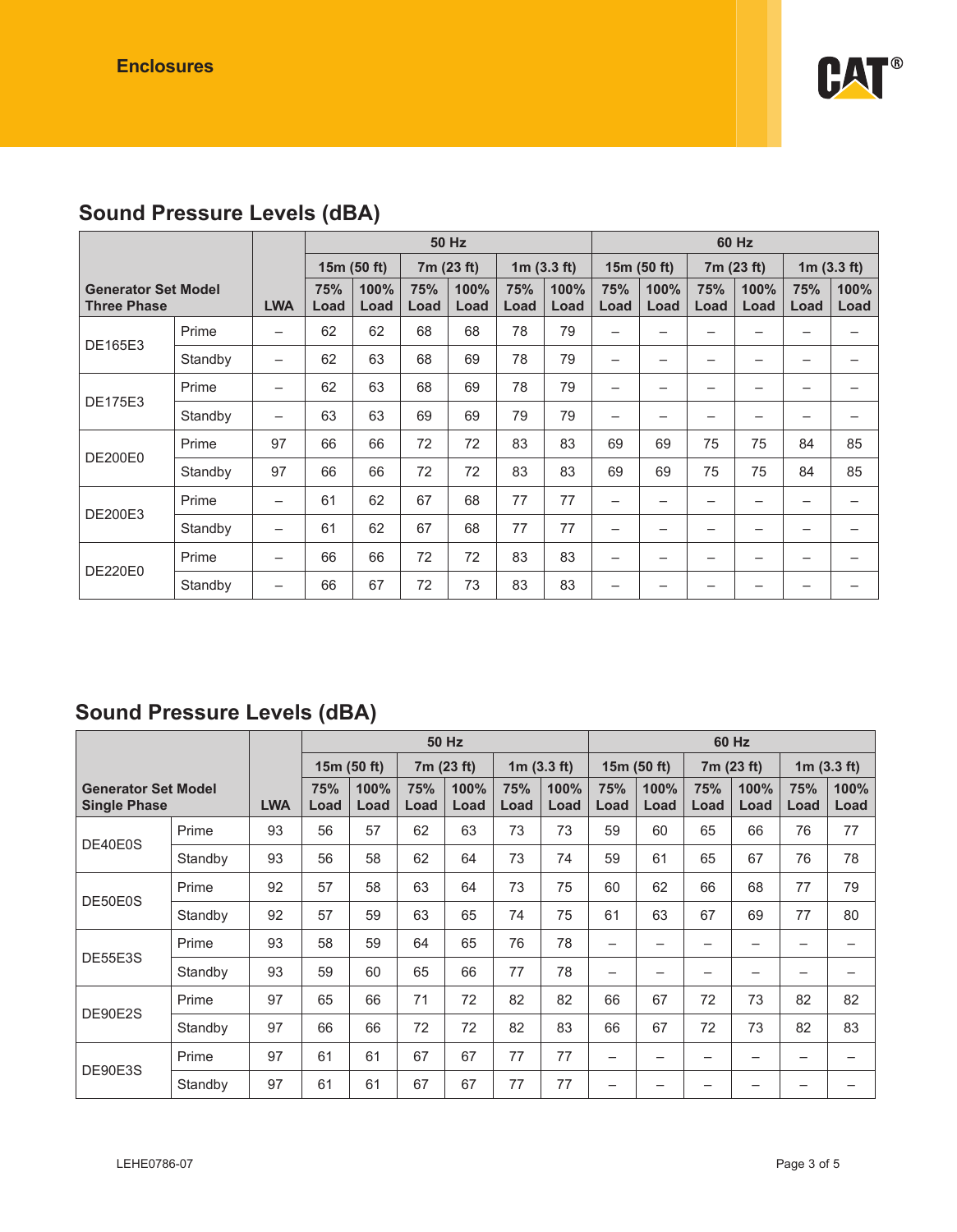



# **Weights and Dimensions**

| Generator<br><b>Set Model</b><br><b>Three Phase</b> | $A$ :<br>$mm$ (in) | B:<br>$mm$ (in) | C:<br>$mm$ (in) | $D^*$ :<br>$mm$ (in) | $E^*$ :<br>$mm$ (in) | <b>Fuel</b><br><b>Capacity:</b><br>I(US gal) | Weight:<br>kg (lb) |
|-----------------------------------------------------|--------------------|-----------------|-----------------|----------------------|----------------------|----------------------------------------------|--------------------|
| DE33E0                                              | 1863 (73.4)        | 899 (35.4)      | 1348 (53.1)     | 808 (31.8)           | 854 (33.6)           | 56 (14.8)                                    | 846 (1865)         |
| DE33E3                                              | 1863 (73.4)        | 899 (35.4)      | 1348 (53.1)     | 808 (31.8)           | 854 (33.6)           | 56 (14.8)                                    | 846 (1865)         |
| DE50E0                                              | 2291 (90.2)        | 1026 (40.4)     | 1433 (56.4)     | 1000 (39.4)          | 723 (28.5)           | 145 (38.3)                                   | 1025 (2260)        |
| DE55E0                                              | 2291 (90.2)        | 1026 (40.4)     | 1433 (56.4      | 1000 (39.4)          | 723 (28.5)           | 145 (38.3)                                   | 1025 (2260)        |
| DE65E0                                              | 2291 (90.2)        | 1026 (40.4)     | 1433 (56.4      | 1000 (39.4)          | 723 (28.5)           | 145 (38.3)                                   | 1067 (2352)        |
| <b>DE65E3</b>                                       | 2291 (90.2)        | 1026 (40.4)     | 1534 (60.4)     | 1001 (39.4)          | 723 (28.5)           | 188 (49.7)                                   | 1107 (2440)        |
| DE88E0                                              | 2291 (90.2)        | 1126 (44.3)     | 1534 (60.4)     | 1001 (39.4)          | 723 (28.5)           | 188 (49.7)                                   | 1202 (2650)        |
| <b>DE88E3</b>                                       | 2761 (108.7)       | 1126 (44.3)     | 1539 (60.6)     | 1001 (39.4)          | 723 (28.5)           | 212 (56.0)                                   | 1401 (3089)        |
| <b>DE110E2</b>                                      | 2761 (108.7)       | 1126 (44.3)     | 1539 (60.6)     | 1001 (39.4)          | 723 (28.5)           | 212(56.0)                                    | 1400 (3087)        |
| <b>DE110E3</b>                                      | 2761 (108.7)       | 1126 (44.3)     | 1539 (60.6)     | 1001 (39.4)          | 723 (28.5)           | 212(56.0)                                    | 1460 (3219)        |
| <b>DE150E0</b>                                      | 3511 (138.2)       | 1126 (44.3)     | 1686 (66.4)     | 996 (39.2)           | 1000 (39.4)          | 289 (76.3)                                   | 1754 (3867)        |
| <b>DE165E0</b>                                      | 3511 (138.2)       | 1126 (44.3)     | 1686 (66.4)     | 996 (39.2)           | 1000 (39.4)          | 289 (76.3)                                   | 1892 (4171)        |
| DE165E3                                             | 3511 (138.2)       | 1126 (44.3)     | 1686 (66.4)     | 996 (39.2)           | 1000 (39.4)          | 289 (76.3)                                   | 1937 (4270)        |
| <b>DE175E3</b>                                      | 3511 (138.2)       | 1126 (44.3)     | 1686 (66.4)     | 996 (39.2)           | 1000 (39.4)          | 289 (76.3)                                   | 1937 (4270)        |
| <b>DE200E0</b>                                      | 3511 (138.2)       | 1325 (52.2)     | 1684 (63.4)     | 973 (38.3)           | 981 (38.6)           | 384 (101.4)                                  | 2089 (4606)        |
| DE200E3                                             | 3511 (138.2)       | 1325 (52.2)     | 1684 (63.4)     | 973 (38.3)           | 981 (38.6)           | 384 (101.4)                                  | 2134 (4705)        |
| <b>DE220E0</b>                                      | 3511 (138.2)       | 1325 (52.2)     | 1325 (52.2)     | 973 (38.3)           | 981 (38.6)           | 384 (101.4)                                  | 2159 (4760)        |

\*Clearance required on both sides. Weight with lube oil, coolant, no fuel.